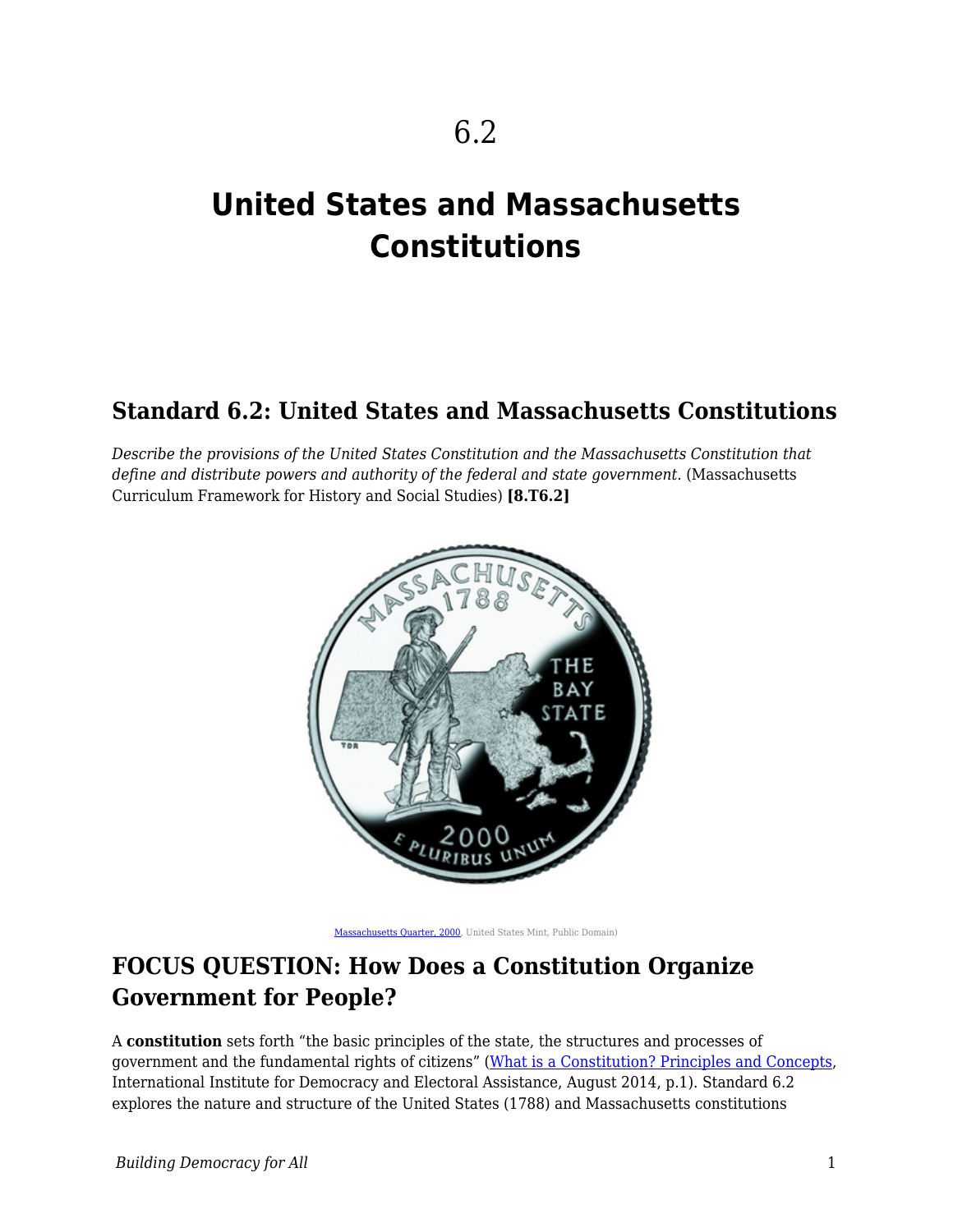(1780), two of the oldest governing documents in the world.

[Topic 2.5 of this book](https://edtechbooks.org/democracy/billofrights) provides background on the writing of the United States Constitution and the Bill of Rights.

[Topic 6.6](https://edtechbooks.org/democracy/massconstitution) offers a comparison between the federal and Massachusetts state constitution.

### **Modules for this Standard Include:**

- 1. [INVESTIGATE: Powers and Restrictions on Powers of the Government](https://edtechbooks.org/democracy/Constitutions#h2_CYUsB) [MEDIA LITERACY CONNECTIONS: A Constitution for the Internet](https://edtechbooks.org/democracy/Constitutions#h3_qnge)
- 2. [UNCOVER: Elizabeth Freeman \(Mum Bett\) and the Abolition of Slavery in Massachusetts](https://edtechbooks.org/democracy/Constitutions#h2_QVpxW)
- 3. [ENGAGE: Should the Government Pay Slavery Reparations for African Americans?](https://edtechbooks.org/democracy/Constitutions#h2_DHdtU)

## **1. INVESTIGATE: Powers and Restrictions on Powers of the Government**

For a government to act, it must have the power to do so. A **power** is a legal right to take an action.

Under the United States Constitution, certain powers are reserved for the federal government while others belong to state governments alone, while still other powers are shared by both. For example, the federal government has the power to mint (make) money. No other government (state or local) or private individual has the power to make its own money.



[2019 Native American Dollar,](https://commons.wikimedia.org/w/index.php?search=2019+Native+American+Dollar&title=Special%3ASearch&go=Go&ns0=1&ns6=1&ns12=1&ns14=1&ns100=1&ns106=1#/media/File:2019_Native_American_Dollar_Reverse.jpg) United States Mint, Public Domain. Description: The coin depicts [Mary G. Ross](https://www.nasa.gov/image-feature/mary-ross-a-hidden-figure), a Native American engineering pioneer, writing one of the mathematical formulas she helped discover

By contrast, state and local governments have the power to provide education for its citizens.

Amendment X of the Constitution: Rights of the States under the Constitution (Part of Bill of Rights):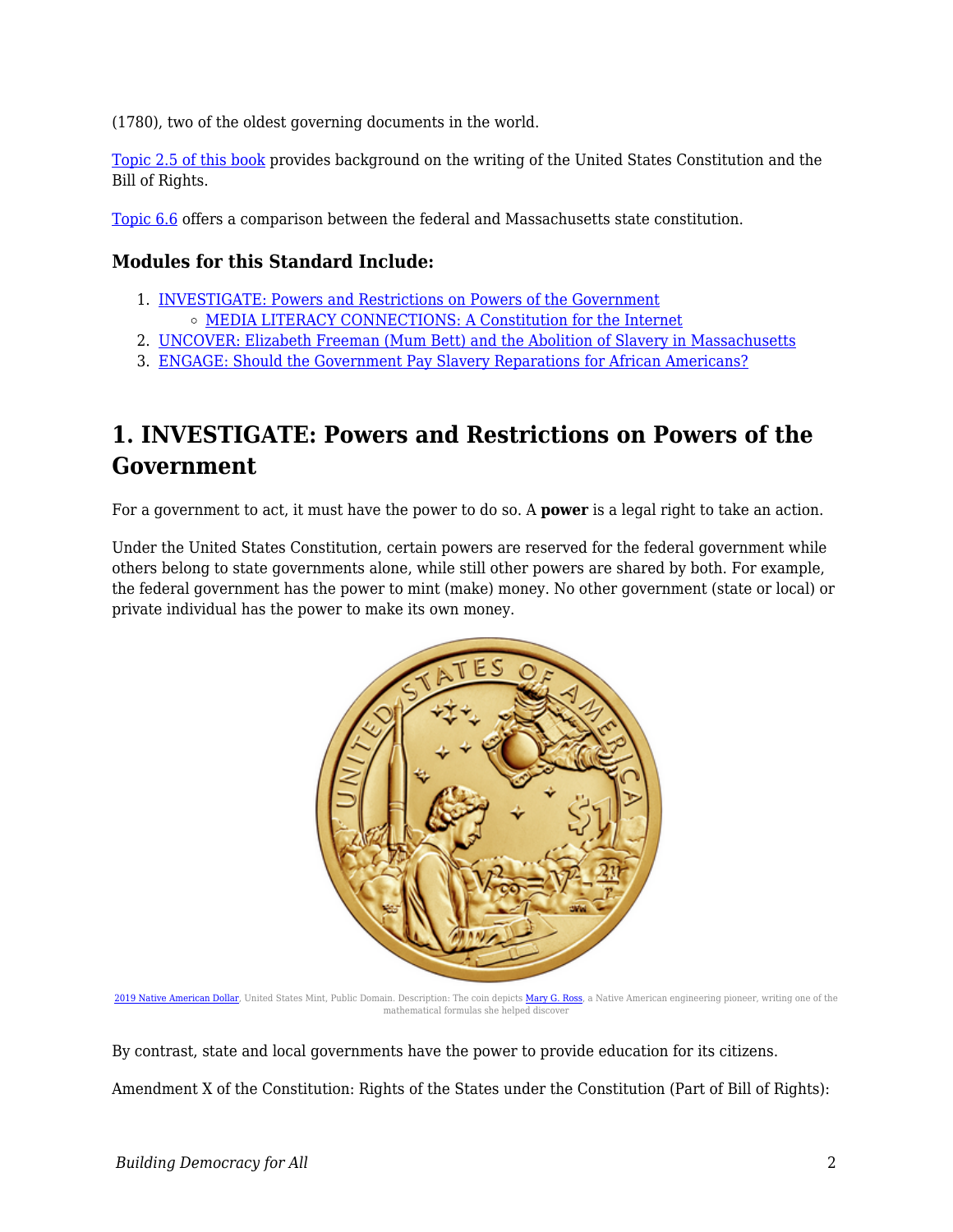"The powers not delegated to the United States by the Constitution, nor prohibited by it to the states, are reserved to the States respectively, or to the people"

List 6.2a and 6.2b below shows the powers of federal and state governments.

#### **List 6.2a Federal Government Powers and Restrictions on Powers**

#### **Powers Reserved for the Federal Government**

- Regulate foreign commerce
- Regulate interstate commerce
- Regulate naturalization and immigration
- Grant copyrights and patents
- Mint money
- Create and establish post offices
- Admit new states
- Declare and wage war, declare peace
- Fix standards for weights and measures
- Raise and maintain an army and a navy
- Govern the federal city (Washington D.C.)
- Conduct relations with foreign powers
- Universalize bankruptcy laws

#### **Restrictions on Federal Government Powers**

- No ex post facto
- No bills of attainder
- Two-year limit on appropriation for the military
- $\circ$  One port may not be favored over another
- o All guarantees as stated in the [Bill of Rights](https://www.archives.gov/founding-docs/bill-of-rights-transcript)
- $\circ$  No suspension of habeas corpus, unless it is a time of crisis

#### **List 6.2b State Government Powers and Restrictions on Powers**

#### **Powers Reserved for State Governments**

- Establish voter qualifications
- Provide for local governments
- Regulate intrastate commerce
- $\circ\,$  Provide education for its citizens
- $\circ$  Maintain police power over public health and safety
- Conduct and monitor elections
- Maintain integrity of state borders
- Regulate contracts and wills

#### **Restrictions on State Government Powers**

- Treaties, alliances, or confederations may not be entered into
- Letters of marque and reprisal may not be granted
- Contracts not impaired
- Money may not be printed or bills of credit given out
- No import or export taxes
- $\circ$  May not wage war, unless a state is invaded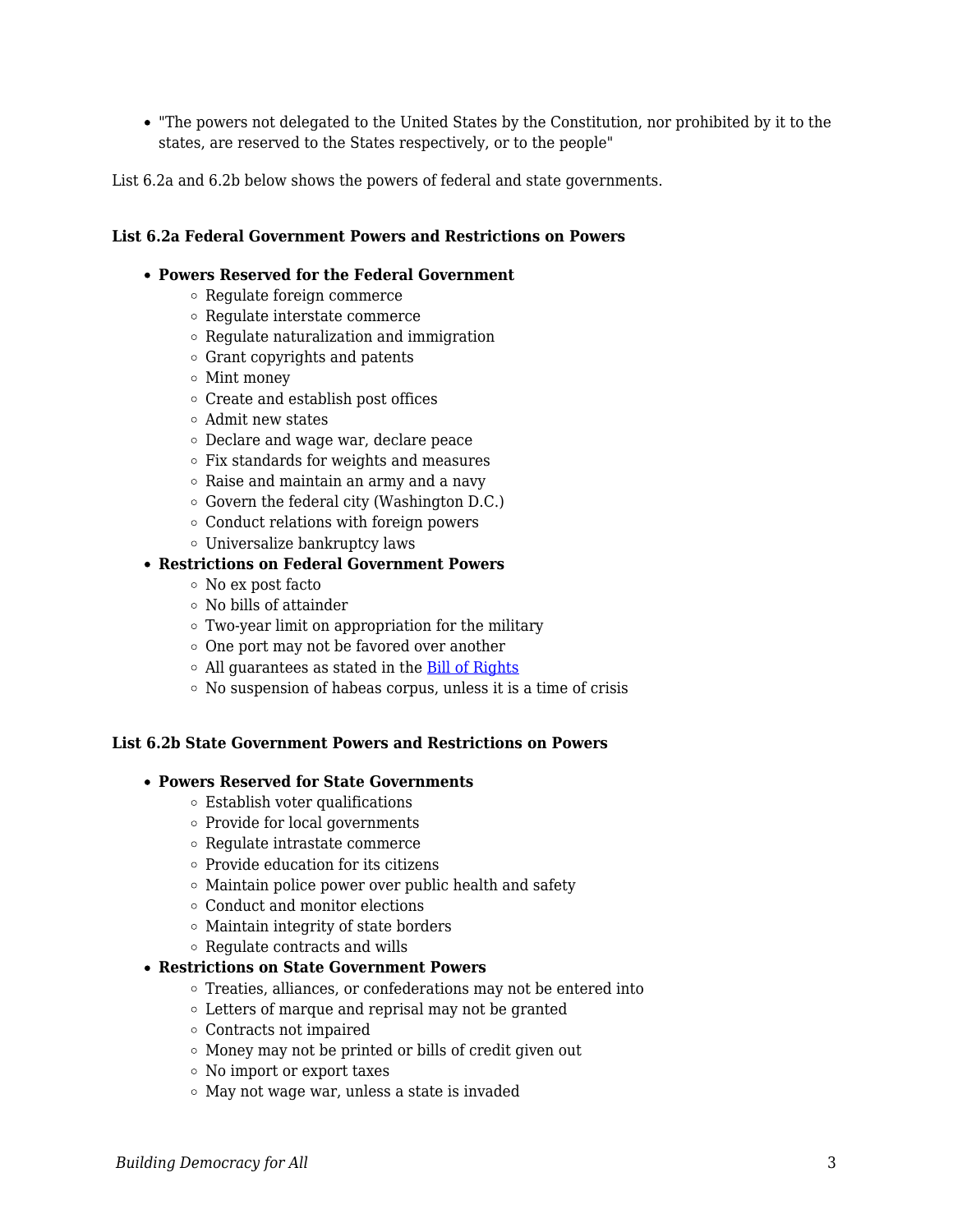## **Media Literacy Connections: A Constitution for the Internet**

In addition to the federal constitution, **every U.S. state and territory has its own constitution** that serves as its governing document. Massachusetts has the oldest state constitution (1780); Rhode Island is the newest (revised in 1986). Adopted by the people, a **constitution** is the supreme law that defines the rights of individuals and the powers of the government. You can read the [constitutions of every state and territory here.](https://ballotpedia.org/State_constitution)

The Internet has no constitution and the laws about its use and rights of people using it are still being debated and defined, country by country, state by state.

In these activities, you have the opportunity to create a constitution and bill of rights for the Internet:

- **[Activity 1: Envision a Bill of Rights for the Internet](https://edtechbooks.org/mediaandciviclearning/internet_constitution)**
- **[Activity 2: Design a Constitution for the Internet](https://edtechbooks.org/mediaandciviclearning/internet_constitution)**
- **[Activity 3: Evaluate Whether the Internet Needs a Constitution](https://edtechbooks.org/mediaandciviclearning/internet_constitution)**



[Watch on YouTube https://edtechbooks.org/-FGK](https://www.youtube.com/embed/0UzKD8rZCc0?autoplay=1&rel=0&showinfo=0&modestbranding=1)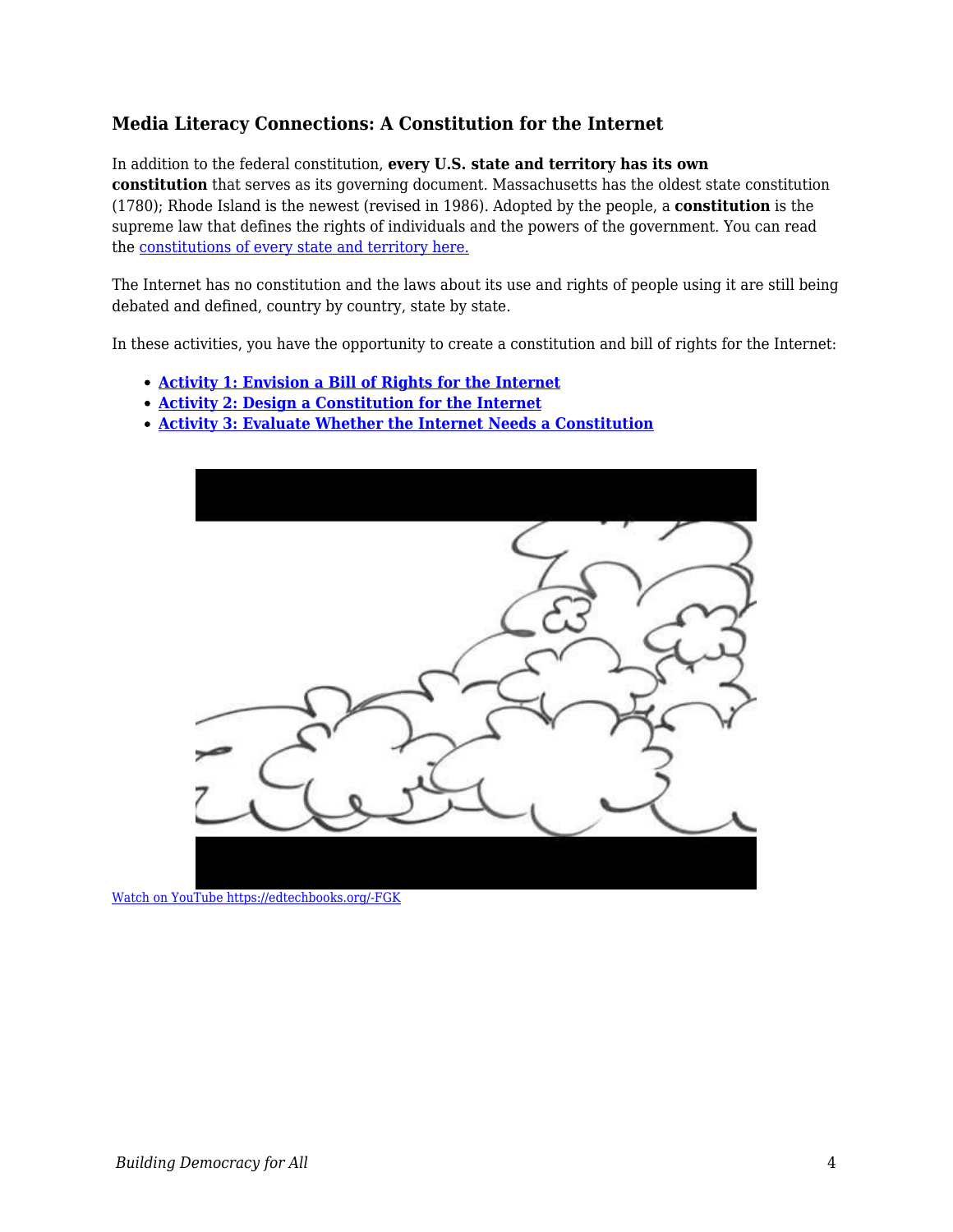## **Suggested Learning Activities**

- **Explore & Design**
	- $\circ$  Create an infographic depicting the similarities and differences in powers in the U.S. Constitution and [Massachusetts Constitution.](https://malegislature.gov/laws/constitution)
- **State Your View of Government Power**
	- If you could introduce an addition or a restriction on a state or government power in the Constitution, what would it be? Why?

### **Online Resources for the Powers of Governments**

- Learning Plans:
	- o [Federalism and Lawmaking: Claim Your Powers State v. Federal Government](https://teachingcivics.org/lesson/federalism-and-lawmaking-claim-your-powers-state-v-federal-government/)
	- [The Supreme Court | Define and Classify the Powers Associated with Federalism: Lesson](https://cptv.pbslearningmedia.org/resource/bf09.socst.us.const.lpfederal/define-and-classify-the-powers-associated-with-federalism/#.Xl_Kv1ZKjBI) [Plan](https://cptv.pbslearningmedia.org/resource/bf09.socst.us.const.lpfederal/define-and-classify-the-powers-associated-with-federalism/#.Xl_Kv1ZKjBI)
- [John Adams and the Massachusetts Constitution](https://www.mass.gov/guides/john-adams-the-massachusetts-constitution) The 1780 Constitution of the Commonwealth of Massachusetts, drafted by John Adams, is the world's oldest functioning written constitution
- [Ben's Guide to the U.S. Government](https://bensguide.gpo.gov)
- [TED-Ed: A 3-minute guide to the Bill of Rights Belinda Stutzman](https://www.youtube.com/watch?v=yYEfLm5dLMQ)

## **2. UNCOVER: Elizabeth Freeman (Mum Bett) and The Abolition of Slavery in Massachusetts**

In 1641, Massachusetts became the first slave-holding colony in New England when Governor John Winthrop—himself an owner of American Indian slaves—helped write the [Massachusetts Body of](https://www.mass.gov/service-details/massachusetts-body-of-liberties) [Liberties,](https://www.mass.gov/service-details/massachusetts-body-of-liberties) a document that included the statement: "There shall never be any bond slaverie, villinage or Captivitie amongst us unles it be lawfull Captives taken in just warres, and such strangers as willingly selle themselves or are sold to us." Winthrop is often hailed in history textbooks for his "[City](https://www.americanyawp.com/reader/colliding-cultures/john-winthrop-dreams-of-a-city-on-a-hill-1630/) [on a Hill Sermon](https://www.americanyawp.com/reader/colliding-cultures/john-winthrop-dreams-of-a-city-on-a-hill-1630/)" (1630), a statement of American exceptionalism and how America would be different and better than previous civilizations.

The first slaves arrived in Massachusetts on [February 26, 1638](https://www.massmoments.org/moment-details/first-slaves-arrive-in-massachusetts.html) and slavery continued to exist in New England throughout the colonial period. Slaves accounted for as much as 30% of the population in South Kingston, Rhode Island, and were a significant presence in Boston (10%), New London (9%), and New York (7.2%). It is estimated that there was one African for every white family in Rhode Island, Connecticut, and Massachusetts.

Many New England merchants, including Peter Faneuil (who gave Faneuil Hall to Boston) made their fortunes through the slave trade ([Slaves in New England](http://www.medfordhistorical.org/medford-history/africa-to-medford/slaves-in-new-england/), Medford Historical Society & Museum, 2019 and [Peter Faneuil and Slavery](https://www.nps.gov/bost/learn/historyculture/peter-faneuil.htm), National Park Service, 2017).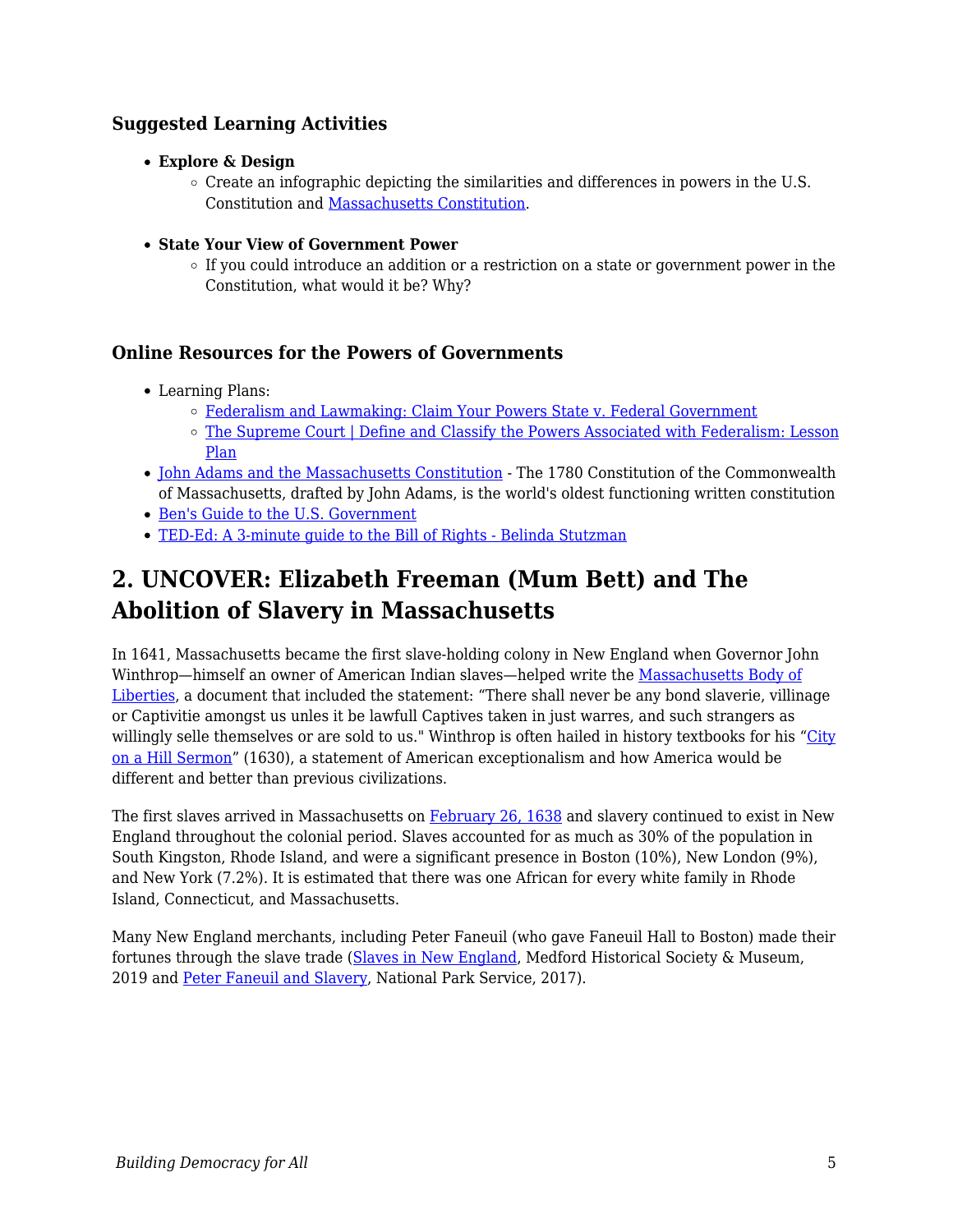

[Briton Hammon](https://www.loc.gov/item/06009041/) was an enslaved African from Massachusetts who wrote about his adventures and struggles following a shipwreck in 1748 Image on [Wikimedia Commons/Public Domain](https://commons.wikimedia.org/wiki/Category:Slavery_in_Massachusetts#/media/File:BritonHammon.png)

Most slaves in Massachusetts were house servants of wealthy families, although some did work as field hands. Despite citizens' growing opposition, slavery continued in Massachusetts until the 1780s when a series of court cases led to its end. The **Massachusetts state constitution** was used in a 1781 Berkshire County court case, *[Brom and Bett v. Ashley](https://www.massmoments.org/moment-details/jury-decides-in-favor-of-elizabeth-mum-bett-freeman.html)*. That case was brought forth by a woman called Mum Bett (Elizabeth Freeman) who became the first enslaved African to be freed under the Massachusetts Constitution that included the phrase "all men are born free and equal."

Historians suggest that Mum Bett may have been inspired to pursue freedom from slavery after overhearing a group of men (including her owner John Ashley and her future attorney Theodore Sedgwick) writing the [Sheffield Resolves](https://theberkshireedge.com/connections-the-resolves-of-sheffield-hotbed-of-insurrection/), a precursor to the Declaration of Independence's claim at all people are free. [W.E.B. Du Bois](https://www.naacp.org/naacp-history-w-e-b-dubois/) was one of Mum Bett's great-grandchildren, born in Great Barrington, the town where Mum Bett's court case was heard.

The outlawing of slavery statewide followed from the [Quock Walker Case](https://www.pbs.org/wgbh/aia/part2/2h38.html) - a series of three cases in which the chief justice of the state's Supreme Court declared slavery was unconstitutional under the Massachusetts State Constitution. Learn more: [Massachusetts Constitution and the Abolition of](https://www.mass.gov/guides/massachusetts-constitution-and-the-abolition-of-slavery) [Slavery](https://www.mass.gov/guides/massachusetts-constitution-and-the-abolition-of-slavery).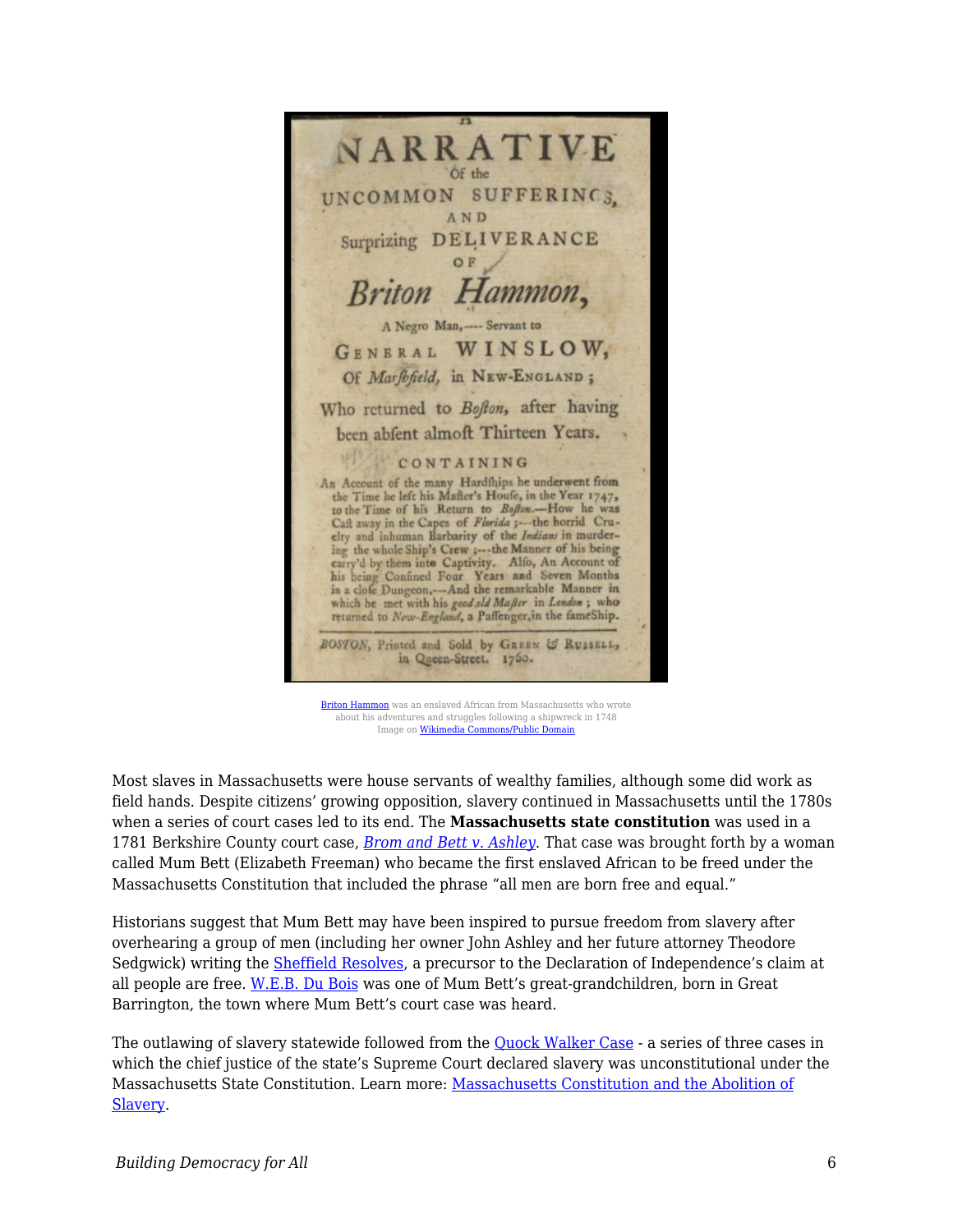## **Suggested Learning Activities**

### **Listen & Discuss**

- Listen to the NPR podcast [How an Enslaved Woman Sued for Freedom in 18th Century](https://www.wnpr.org/post/how-enslaved-woman-sued-her-freedom-18th-century-massachusetts) **[Massachusetts](https://www.wnpr.org/post/how-enslaved-woman-sued-her-freedom-18th-century-massachusetts)**
- $\circ$  Then discuss, what do you think were the most important factors leading to the abolition of slavery in Massachusetts?
	- Changing public attitudes
	- Court cases
	- Ideals expressed in the Declaration of Independence
	- The U.S. Constitution
	- The Massachusetts State Constitution
	- Shifting economic needs
	- Other factors

### **Analyze a Primary Source**

Explore the [Petition for Freedom to Massachusetts Governor Thomas Gage](http://www.masshist.org/database/550), His Majesty's Council, and the House of Representatives, submitted by a group of black slaves from Massachusetts, asserting that they share a common and natural right to be free with white citizens (May 25 1774).

## **3. ENGAGE: Should the Government Pay Slavery Reparations for African Americans?**

**Reparations for slavery** is the idea that African Americans are **owed compensation** for the more than three centuries (1619 to 2019) of enslavement, discrimination, and prejudice they have had to face in the United States. This legacy of slavery and second-class citizenship explains in part why African Americans today have higher infant mortality rates, lower life expectancies, higher rates of unemployment, lower incomes, and higher rates of imprisonment [\(Reparations for Slavery?](https://www.crf-usa.org/brown-v-board-50th-anniversary/reparations-for-slavery-reading.html) Constitutional Rights Foundation).

### **Suggested Learning Activity**

- **Debate** (in-class or on [Flipgrid](http://flipgrid.com/))
	- First, explore the online resources for reparations for African Americans listed below.
	- Then, discuss and debate: Should the government pay reparations to African Americans? If so, is it the responsibility of the state government or national government to pay the reparations?

### **Online Resources for Reparations for African Americans**

- Lesson Plan: [How to Make Amends: A Lesson on Reparations](https://www.zinnedproject.org/materials/lesson-on-reparations/), Zinn Education Project
- [Should the U.S. Pay Reparations to Black Americans](http://www.pbs.org/wgbh/point-taken/should-us-pay-reparations-black-americans/#background), PBS Point Taken
- [Americans Have Tried Reparations Before. Here is How It Went,](https://www.nytimes.com/2019/06/19/us/reparations-slavery.html) *The New York Times* (June 19, 2019)
- [For eugenic sterilization victims, belated justice](http://www.msnbc.com/all/eugenic-sterilization-victims-belated-justice)
- [Commission to Study and Develop Reparation Proposals for African Americans Act](https://www.congress.gov/bill/115th-congress/house-bill/40/text?format=txt)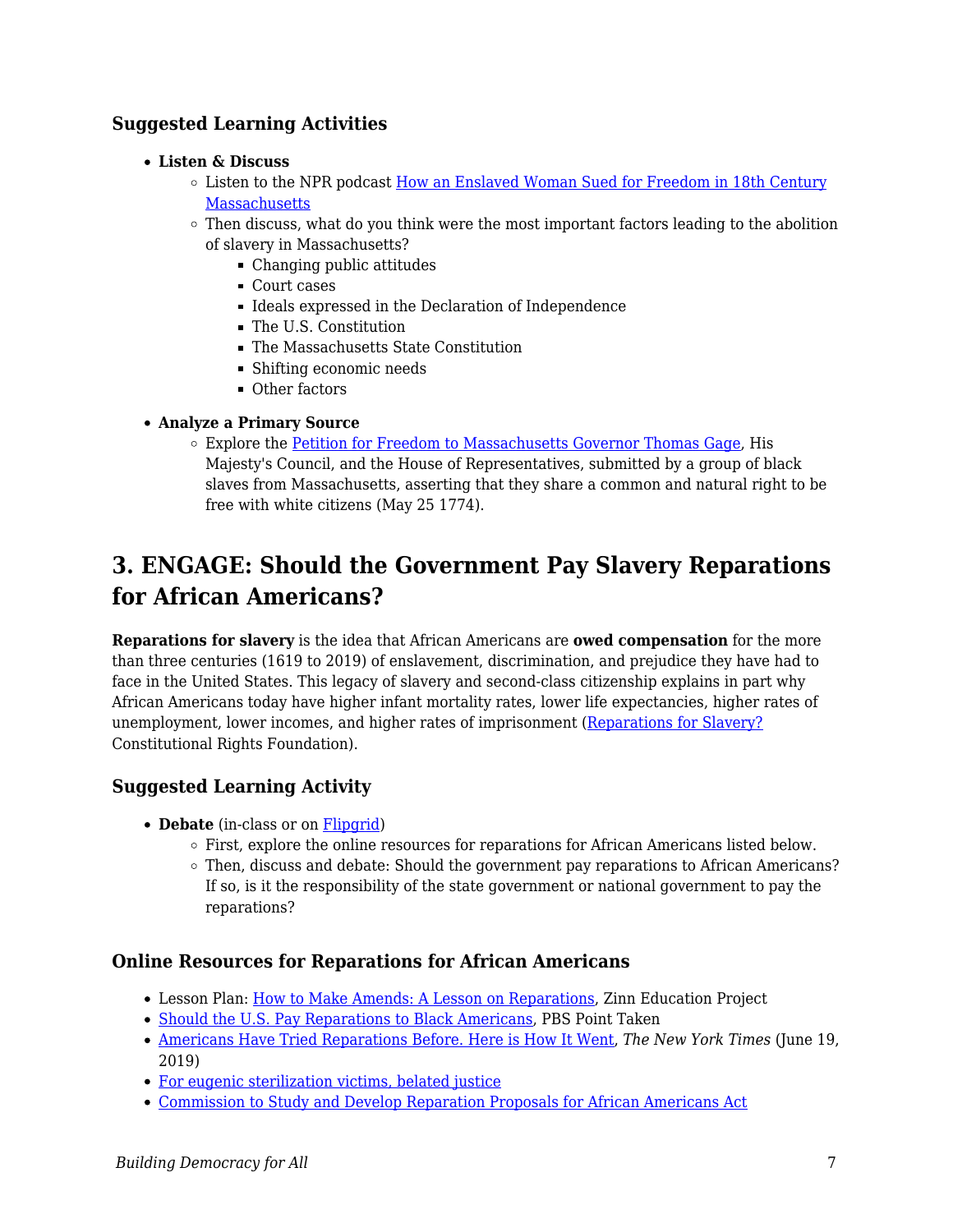- [Japanese American Evacuation Claims Act of 1948](http://encyclopedia.densho.org/Japanese_American_Evacuation_Claims_Act/)
- [As Redress for Slavery, Americans Oppose Cash Reparations](https://news.gallup.com/poll/261722/redress-slavery-americans-oppose-cash-reparations.aspx)
	- $\circ$  Gallup Poll says of all Americans, 67% oppose reparations
	- 73% of African Americans support reparations

## **Standard 6.2 Conclusion**

A constitution is the law of a state or a nation. Throughout American history, the Massachusetts state constitution has led change in the laws of other states and the nation itself. **INVESTIGATE** identified constitutional powers and restrictions on powers - what state and national government can and cannot do. **UNCOVER** detailed the case of Elizabeth Freeman (Mum Bett) and the abolition of slavery in Massachusetts. **ENGAGE** asked whether state or national government should pay slavery reparations to Black Americans.